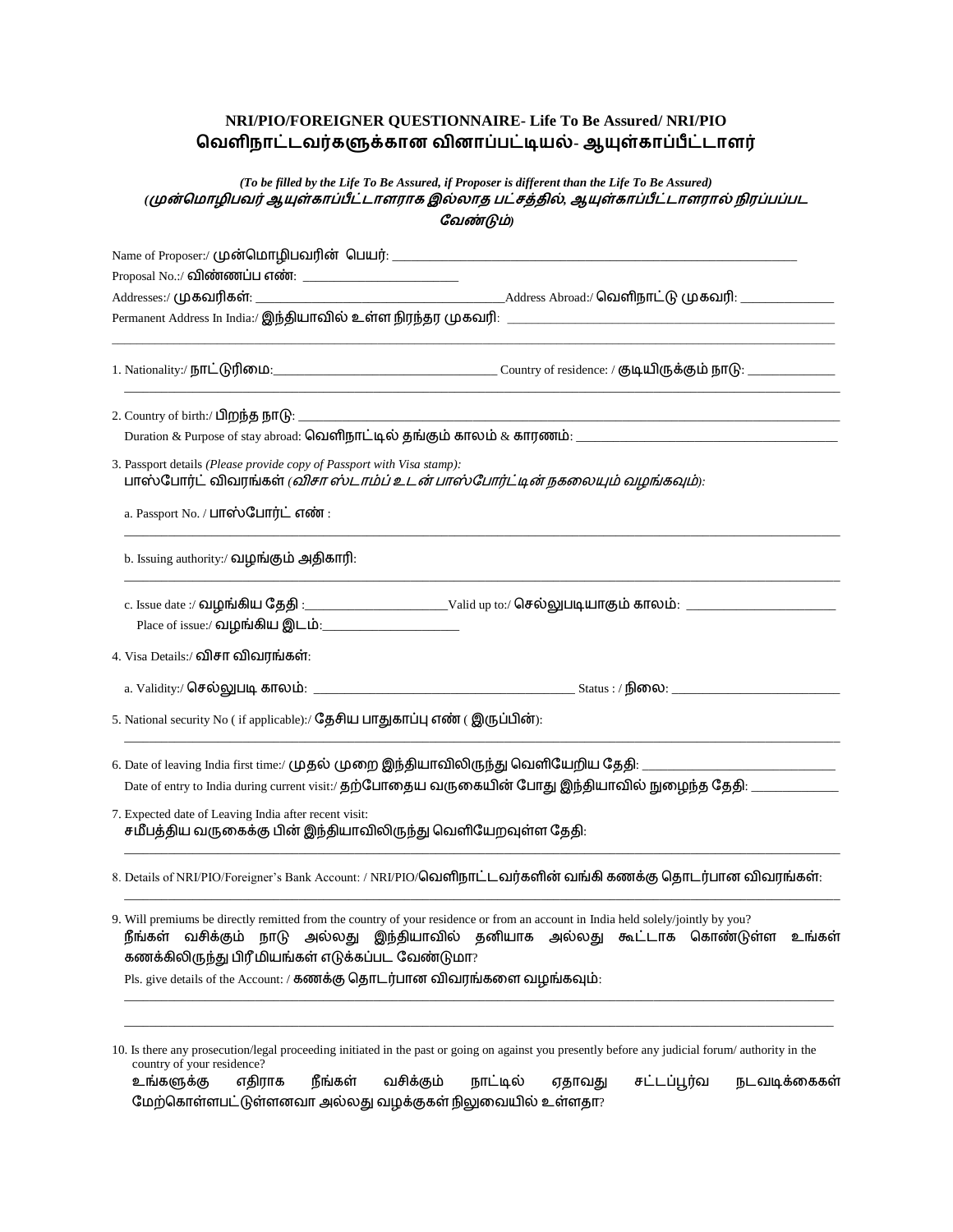If yes, please give details. / ஆம் எனில், விவரங்களை வழங்கவும்.

11. Name, Address, Contact details of your physician/family doctor in country of residence (if applicable): நீங்கள் வசிக்கும் நாட்டில் உங்கள் மருத்துவர்/குடும்ப மருத்துவரின் பெயர், முகவரி, தொடர்பு விவரங்கள் (இருப்பின்):

\_\_\_\_\_\_\_\_\_\_\_\_\_\_\_\_\_\_\_\_\_\_\_\_\_\_\_\_\_\_\_\_\_\_\_\_\_\_\_\_\_\_\_\_\_\_\_\_\_\_\_\_\_\_\_\_\_\_\_\_\_\_\_\_\_\_\_\_\_\_\_\_\_\_\_\_\_\_\_\_\_\_\_\_\_\_\_\_\_\_\_\_\_\_\_\_\_\_\_\_\_\_\_\_\_\_\_\_\_\_\_\_\_

\_\_\_\_\_\_\_\_\_\_\_\_\_\_\_\_\_\_\_\_\_\_\_\_\_\_\_\_\_\_\_\_\_\_\_\_\_\_\_\_\_\_\_\_\_\_\_\_\_\_\_\_\_\_\_\_\_\_\_\_\_\_\_\_\_\_\_\_\_\_\_\_\_\_\_\_\_\_\_\_\_\_\_\_\_\_\_\_\_\_\_\_\_\_\_\_\_\_\_\_\_\_\_\_\_\_\_\_\_\_\_\_\_

#### **Declaration by the Life To Be Assured:**

I declare that the answers I have given are, to the best of my knowledge, true and that I have not withheld any material information that may influence the assessment or acceptance of this application. I agree that this form will constitute part of my application for life assurance with Canara HSBC Oriental Bank Of Commerce Life Insurance Company Ltd (the 'Company') and that failure to disclose any material fact known to me may invalidate the contract. I am not restricted /prohibited from proposing for this policy of insurance under the laws of any country that I am subject to. I understand that my purchase of a policy of insurance from the Company may create legal, tax or other financial/ reporting obligations for me under the laws of the country of which I hold citizenship or reside in. I shall be solely responsible for undertaking and fulfilling any obligations that I may have under the laws of such country/ies and shall not hold the Company liable under any circumstance in the event of a default on my part in fulfilling the said obligations. I acknowledge and agree that any information provided by the Company is not intended to provide legal, accounting or tax advice and I shall not rely on the same in this regard. I will seek independent professional legal, accounting and tax advice prior to the purchase of the policy of insurance from the Company, where necessary.

#### <u> ஆயுள்காப்பீட்டாளரின் ஒப்புதல்:</u>

நான் வழங்கியுள்ள பதில்கள் அனைத்தும் எனக்கு தெரிந்தவரை உண்மையானவை என்றும், மேலும் இந்தப் படிவத்தின் மதிப்பீடு அல்லது அங்கீகாரத்தை நிர்ணயிக்கும் எந்த ஆவணத் தகவலையும் மறைக்கவில்லை என்றும் நான் உறுதியளிக்கிறேன். இந்தப் படிவம் (நாடு) இன் ஆயுள்காப்பீட்டிற்கான எனது விண்ணப்பத்தின் பகுதியைக் கொண்டுள்ளது, மேலும் எனது விருப்பத்தின் படி ஆவணம் ஏதேனும் மறைக்கப்பட்டால் ஒப்பந்தம் செல்லாததாகும் என்பதை ஒப்புக்கொள்கிறேன். எனக்கு பொருந்தும் எந்த நாட்டின் சட்டங்களிலும் இந்த இன்தூன்ஸ் பாலிசியின் முன்மொழிவை வாங்குவதிலிருந்து என்னைத் தடைசெய்யவில்லை. நிறுவனத்தில் இருந்து காப்பீட்டிற்கான பாலிசியை நான் வாங்குவது எனக்கு குடியுரிமை உள்ள அல்லது வசிக்கும் நாட்டின் சட்டங்களின் கீழ் எனக்கு சட்டப்படியான, வரி அல்லது பிற நிதி/ புகாரளிக்கும் கடமைகளை உருவாக்கும் என்பதைப் புரிந்துகொள்கிறேன். அத்தகைய நாடு நாடுகளின் சட்டப்பூர்வ கடமைகளை நிறைவேற்றுவது எனது தனிப்பட்ட கடமை என்றும், மேற்கூறிய கடமைகளை நிறைவேற்ற தவறுவதால் ஏற்படும் எந்த சூழ்நிலைக்கும் காப்பீட்டு நிறுவனம் பொறுப்பல்ல என்றும் புரிந்துகொள்கின்றேன். நிறுவனத்தால் வழங்கப்படும் எந்த தகவலும் சட்டப்பூர்வ, தணிக்கை அல்லது வரி ஆலோசனை நோக்கத்திற்காக அல்ல என்றும், நான் இதனை அதற்காக எடுக்கவில்லை என்றும் ஒப்புக்கொள்கிறேன். நான் தேவையான சுதந்திரமான தொழில் ரீதியான சட்டப்பூர்வ, தணிக்கை மற்றும் வரி ஆலோசனையை, நிறுவனத்திலிருந்து காப்பீட்டு பாலிசியை வாங்குவதற்கு முன் பெறுவேன்.

**தேதி & இடம்:** 

### **Date & Place:** Signature of Life To Be Assured ஆயுள்காப்பீட்டாளரின் கையொப்பம்

**Declaration, if this form is signed in Vernacular/Thumb Impression :** I, \_\_\_\_\_\_\_\_\_\_\_\_\_\_\_\_\_\_\_\_\_\_\_\_\_\_\_ son / daughter of \_\_\_\_\_\_\_\_\_\_\_\_\_\_\_\_\_\_\_\_\_\_\_, an adult residing at \_\_\_\_\_\_\_\_\_\_\_\_\_\_\_\_\_\_\_\_\_\_\_\_\_\_\_\_ hereby

declare that the contents of this form have been duly explained to me in \_\_\_\_\_\_\_\_\_\_\_\_\_\_\_ language and have been understood by me.

(Signature of the customer) **Date Date Contact No.**  $\blacksquare$